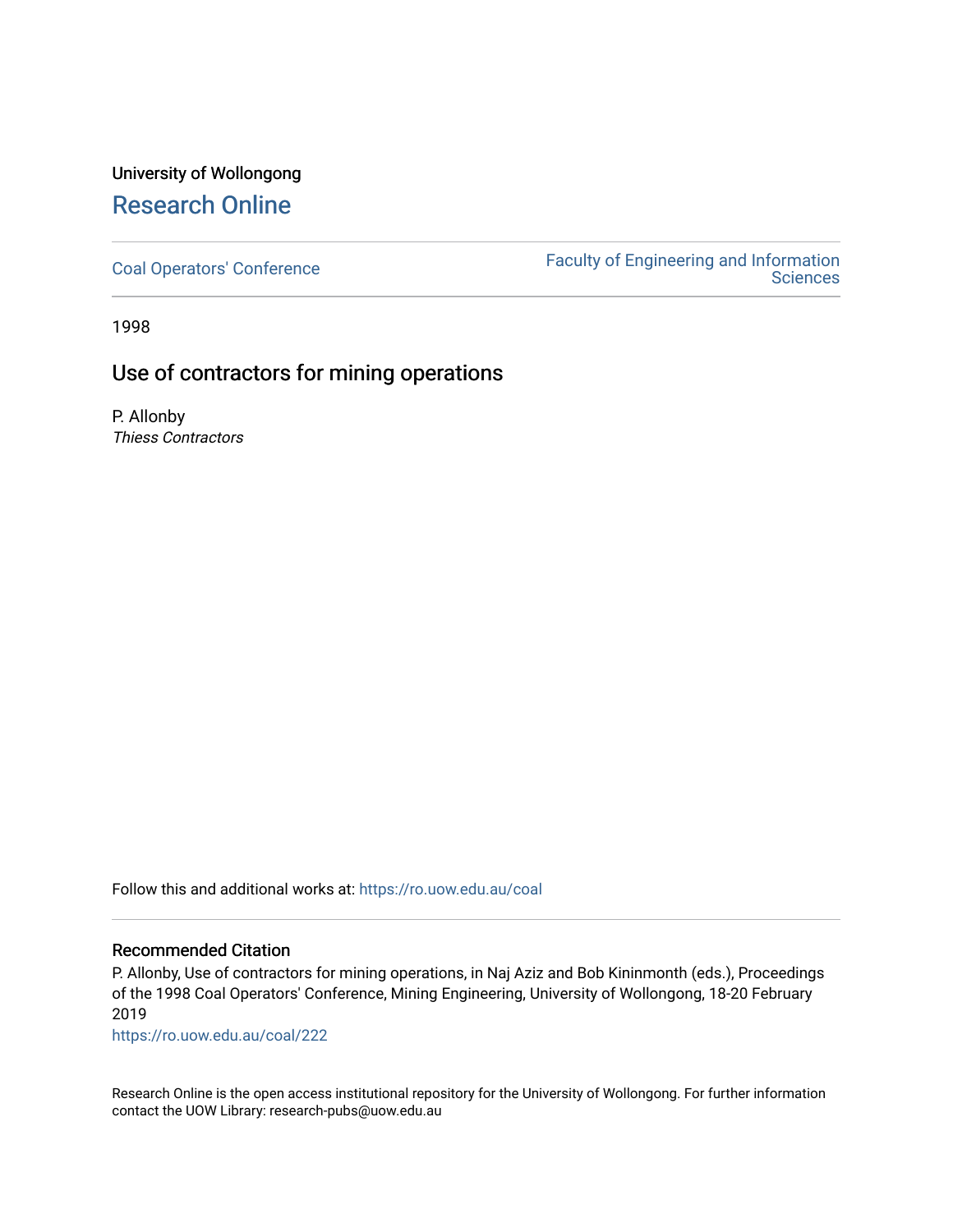# **Use of Contractors for Mining Operations**

# $P$  Allonby<sup>1</sup>

## ABSTRACT

Contract mining is an integral part of the underground and surface hard rock mining industry in all states of Australia. Contract mining is now makes a major contribution to the opencut coal industry in Queensland and New South Wales with Thiess alone producing over 16 million tonnes per annum with safety performances that most coal companies would be proud of. Contract mining is now attracting interest in the underground coal sector .

## INTRODUCTION

The use of contractors has been common in the underground coal industry for quite some time but not for coal production. Contractors have carried specialist jobs such as drift and shaft work, fault driveages, excavations and specialised strata control. Contractors have also been used for "dirty" jobs that the mine regarded as unpleasant or dangerous, such as recovering from falls or cleaning out sumps.

Contractors came with a reputation for flaunting safety and for being under-equipped so the mine had to lend roof bolters, pumps, hand tools, etc, that rarely got returned.

The need for mining companies to focus on their core business and the introduction of industrial refonns has increased the scope and use of contractors. Longwall moves, conveyor installations and maintenance are now the domain of the contractor. Competition amongst contracting companies is fierce and they must perform to clients' expectations to secure further work.

Attitudes to mine safety have changed – corporately, mine operators are required to treat contract employees as their own and pre-tender assessments of contractor safety performance and safety management procedures is common. Contracting companies take safety every bit as seriously as the mine companies.

A number of underground coal mining contracts are now in place in Queensland and New South Wales and there is no reason to suggest that the success achieved in surface operations will not be repeated below ground.

## WHY CONTRACT MINING?

There is a lot more to being a coal mining company than simply mining coal. Commodity prices, selling volumes, the effect of exchange rates, share price and capital constraints are constant topics of discussion in coal industry circles. Aboriginal land claims and community and environmental issues relating to mining are regularly in the media.

1 Thiess Contractors Pty Limited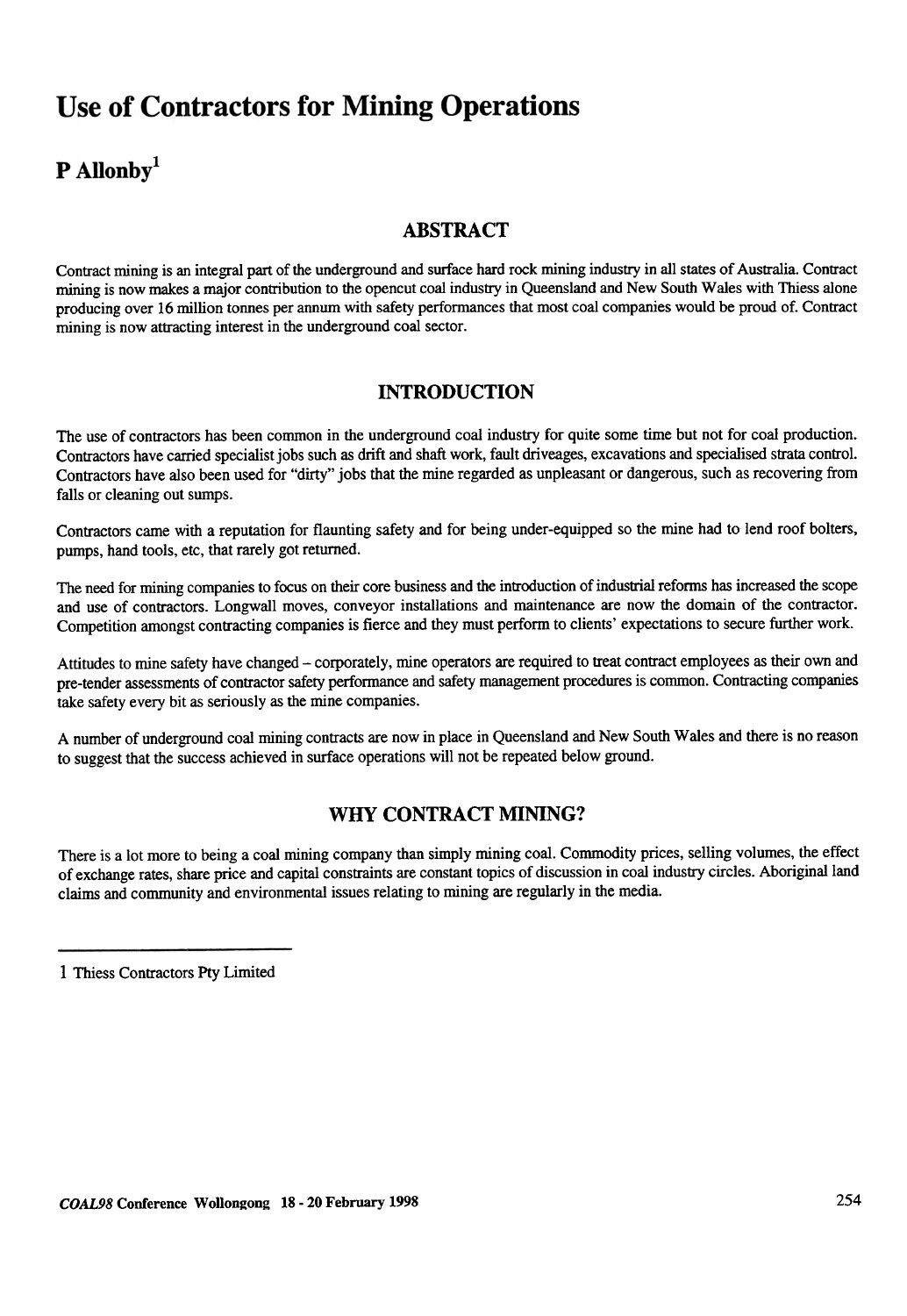These are just samples of the issues facing mining companies that may serve to distract the coal company from mining coal.

The demands on the mine management are far greater than in the past. Safety, statutory processes, planning approvals, servicing customer and marketing requirements, industrial reforms and corporate bureaucracy all reduce the time that mine management have to focus on production and cost.

Other activities such as transport, exploration, long term planning and acquisitions also continue.

In Queensland town administration is another significant component of a mining companies activities.

It is tempting to ask, What is the core business of a coal company?'

Many mining companies have attempted to counter these increased mine site activities by making structural changes such as introducing the role of General Mine Manager or by introducing team building and employee participation programmes.

These moves have proven largely unsuccessful because the focus, generally, still remains on so many areas we get lost in standardisation and processes and loose sight of results.

The use of the mining contractor enables the mining company to be successful in fewer areas whilst the contractor focuses on mining efficiently.

The use of a mining contractor can also serve to equip or re-equip mines with restricted capital budgets. Many hard rock mining companies are lease owners with the contractor supplying the mining plant to develop then operate the mine. Thiess replaced Collinsville's mining plant when it commenced mining operations on behalf of MIM.

Companies such as Thiess who are civil, construction and mining contractors have the ability to design and construct the mine infrastructure as well as mine the coal.

## TYPES OF MINING CONTRACT

Contract mining operations range from parts of mines such as Allied Contractors development at Oaky Creek No 1, through stand alone mining operations within a lease such as Alliance Colliery or Newlands Open Cut, to total mine operations such as Mount Owen, Collinsville, Burton and South Walker Creek.

Thiess contracts are generally "fixed price" whereby the mine owner buys the coal from the contractor at a guaranteed price per tonne or price per metre. Contracts may be of fixed duration or life-of-mine. Life-of-mine contracts have agreed performance criteria that must be achieved for contract continuance.

By contracting to a fixed price for the mining operation the mine owner has now removed one of the largest variables in the profit equation. Mine operating costs now become the responsibility of the contractor who must maintain productivity and cost control to make a profit.

## THE SUCCESS OF A CONTRACT MINING OPERATION

#### Relationship

To be successful the client and the contractor must understand each other's business and trust each other. Both parties exist to make profit and if either party fails the contract will fail.

#### Understand the resource and risks

Thiess will fully evaluate the information provided by the client to prepare a detailed and accurate mining proposal. The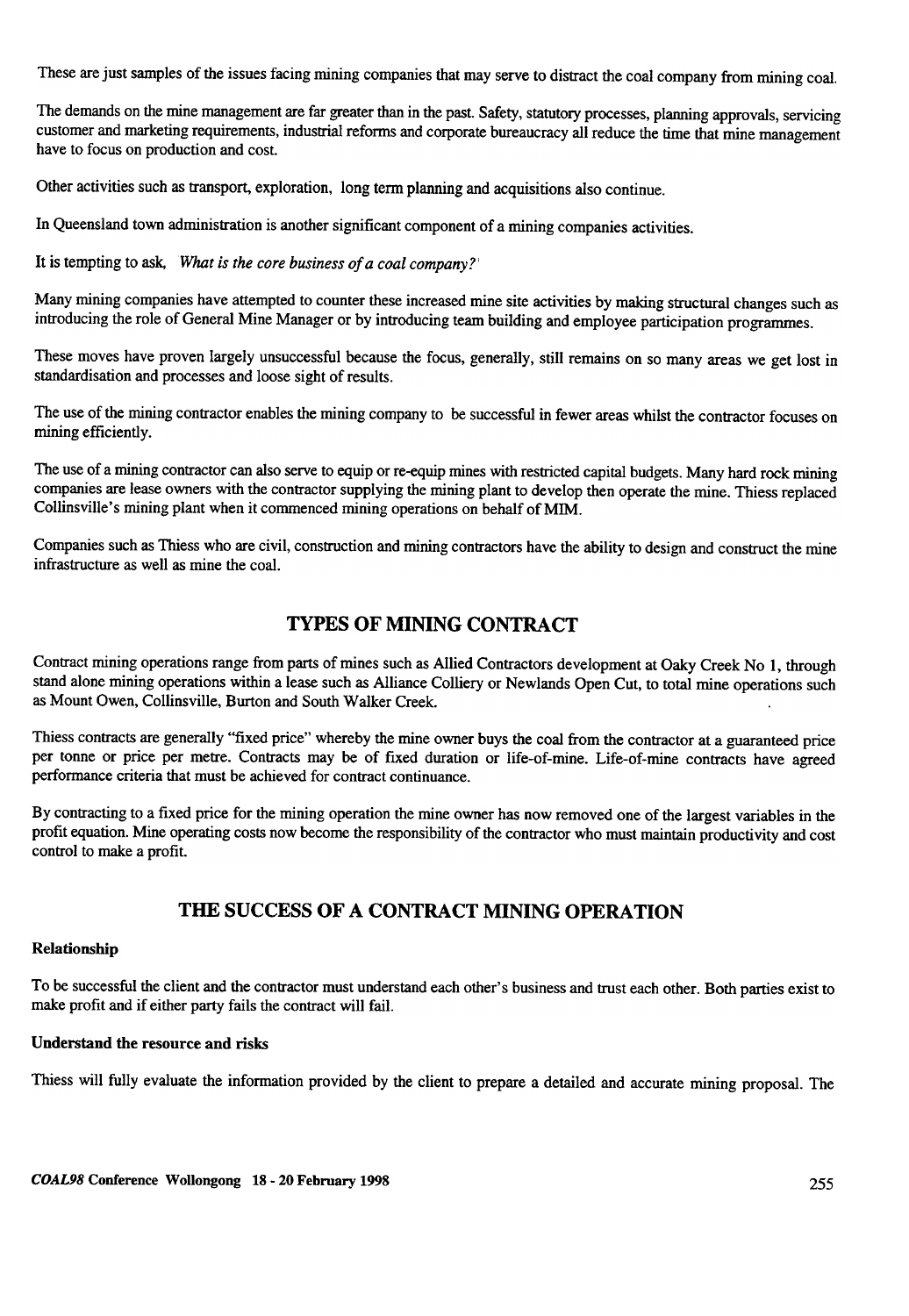evaluation will included:

- Mining plans •
- Equipment selection •
- Personnel requirements •
- Skills requirements •
- Management Organisation •
- Assessment of risks •

#### People

People are a key to any successful project. Thiess' people management practices include:

- Selection •
- **Training** •
- Procedures •
- Supervision •
- Remuneration •
- Teamwork & Involvement •
- Communication •

Projects are run as accountable businesses with small management teams. This maintains a clear focus on the outcomes of their business. Communication is direct and employees are aware that if the project outcomes are not achieved the client will not extend the contract. Employees are expected to provide input into improving project safety and performance through "tool box talks" and face-to-face communication. Management is expected to consider employee suggestions in their decision making but are accountable for their actions (or inactions).

#### Plant

Thiess have refined their plant management procedures with over 60 years of earthmoving plant ownership and operation.

Key factors in the Thiess plant system include

- Equipment selection; •
- Life-of-plant costing for ownership and maintenance; •
- Project accountability for utilisation; •
- Project accountability for operating and maintenance cost; and •
- Replacement when due. •